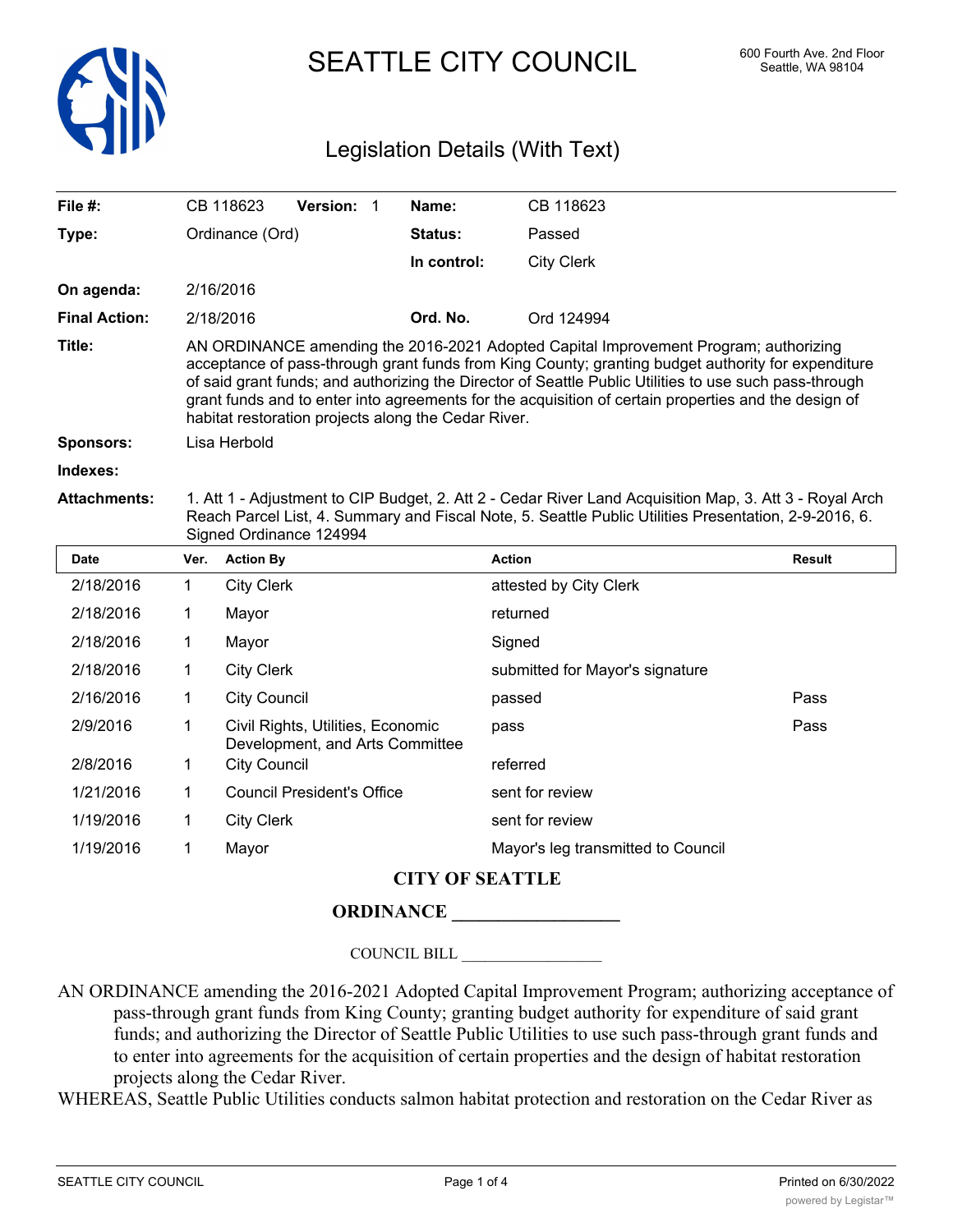part of the Cedar River Watershed Habitat Conservation Plan (HCP) and, as part of that work, acquires properties for long-term salmon habitat protection; and

- WHEREAS, Seattle Public Utilities (SPU) identified certain reaches of the Cedar River to focus its land acquisition efforts because of high salmon habitat restoration potential in these locations; and
- WHEREAS, King County and SPU prepared a grant proposal, submitted by King County to the State of Washington Floodplains by Design program, seeking \$5,000,000 in grant funds for certain habitat protection and restoration activities on the Cedar River to be carried out by both King County and Seattle Public Utilities; and

WHEREAS, King County's Floodplains by Design grant proposal was funded by the State of Washington; and

- WHEREAS, \$2,000,000 of the \$5,000,000 Floodplains by Design grant will fund land acquisition and river restoration project design to be conducted by SPU and its contractors; and
- WHEREAS, SPU seeks to acquire certain parcels within the Royal Arch Reach of the Cedar River and commence design of certain floodplain restoration projects with State Floodplains by Design and HCP funds beginning in 2016; NOW, THEREFORE,

## **BE IT ORDAINED BY THE CITY OF SEATTLE AS FOLLOWS:**

Section 1. The Director of Seattle Public Utilities is authorized to accept \$2,100,000 in Floodplains by Design grant funds from and enter into an agreement with King County to receive pass-through funds from the Washington Department of Ecology to protect and restore land in the lower Cedar River. The funds, when received, shall be deposited in Water Fund 43000.

Section 2. The 2016-2021 Adopted Capital Improvement Program is amended consistent with Attachment 1 to this ordinance, attached hereto, and an amount of \$2,100,000 shall be appropriated in Water Fund 43000 for activities performed and expenditures made under the Floodplains by Design grant and agreement referenced in Section 1 of this ordinance.

Section 3. The Director of Seattle Public Utilities is authorized to execute, deliver, and perform, on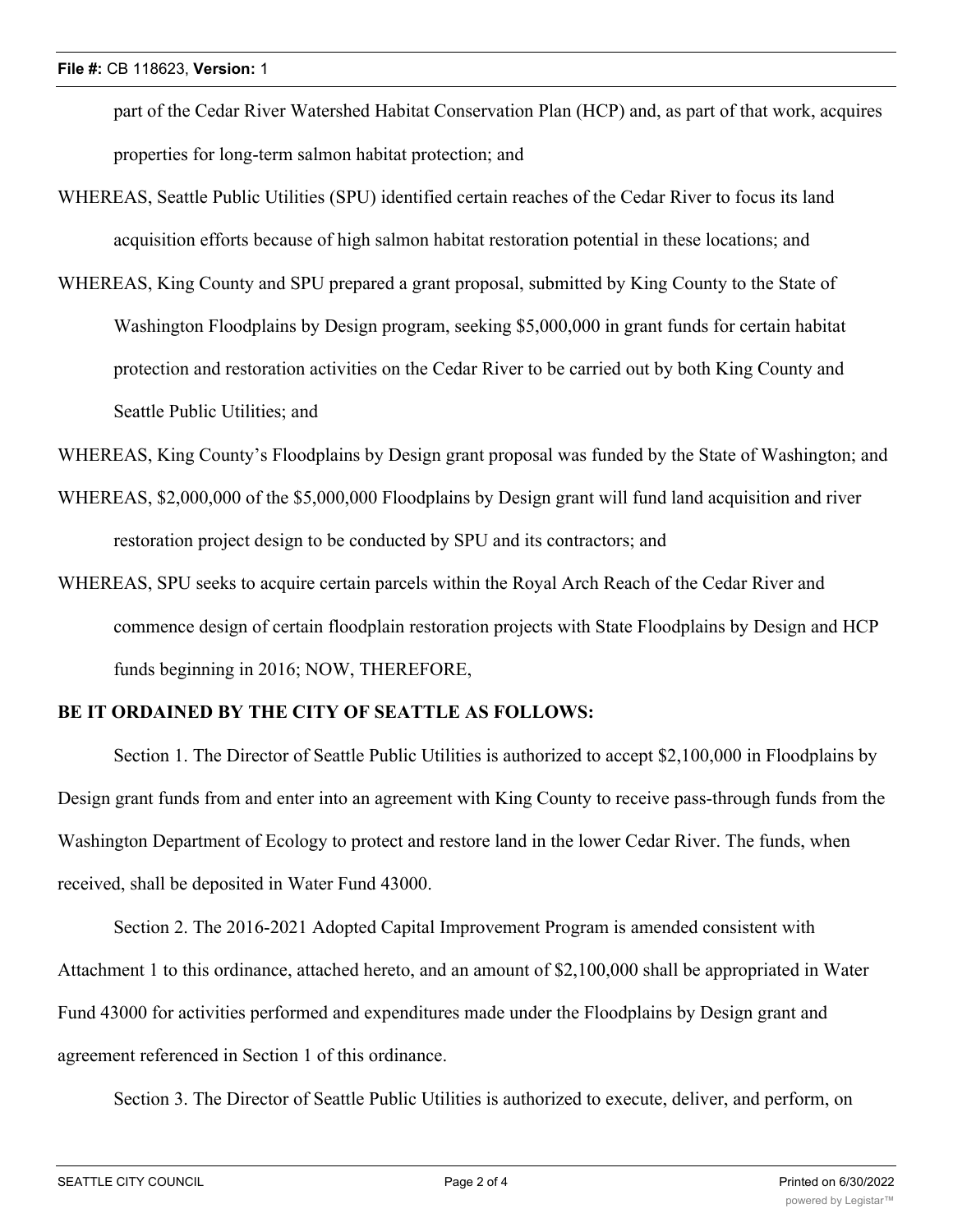## **File #:** CB 118623, **Version:** 1

behalf of The City of Seattle, agreements for the purposes of acquiring the parcels identified in Attachments 2 and 3 to this ordinance (Cedar River Land Acquisition Map and Royal Arch Reach Parcel List, respectively), and for the design of projects for the protection and restoration of fish habitat on the lower Cedar River.

Section 4. This ordinance shall take effect and be in force 30 days after its approval by the Mayor, but if not approved and returned by the Mayor within ten days after presentation, it shall take effect as provided by Seattle Municipal Code Section 1.04.020.

Passed by the City Council the day of 3016, and

signed by me in open session in authentication of its passage this

 $\frac{1}{\sqrt{2}}$  day of  $\frac{1}{\sqrt{2}}$ , 2016.

President of the City Council

Approved by me this \_\_\_\_ day of \_\_\_\_\_\_\_\_\_\_\_\_\_\_\_\_\_, 2016.

Edward B. Murray, Mayor

Filed by me this day of , 2016.

Monica Martinez Simmons, City Clerk

(Seal)